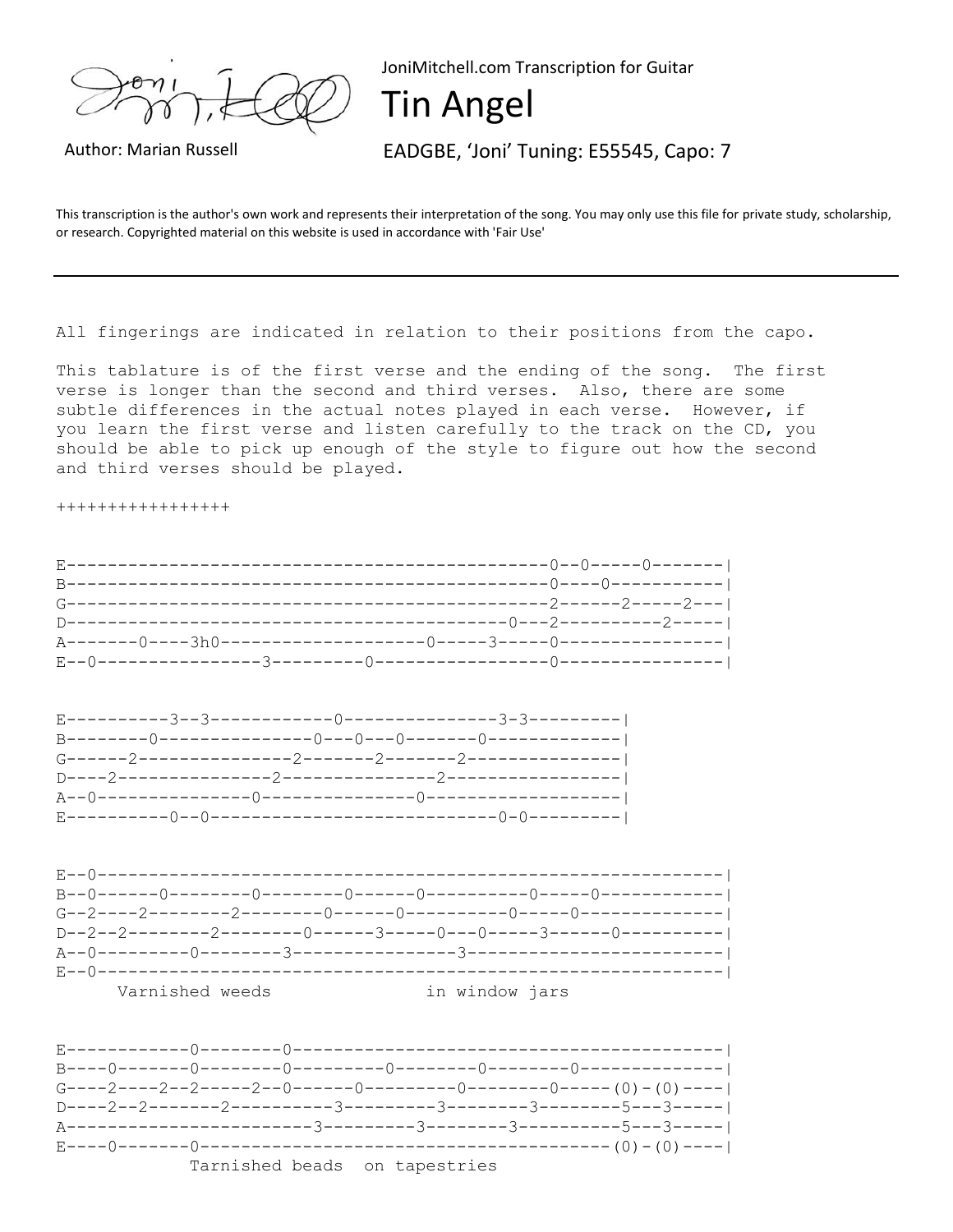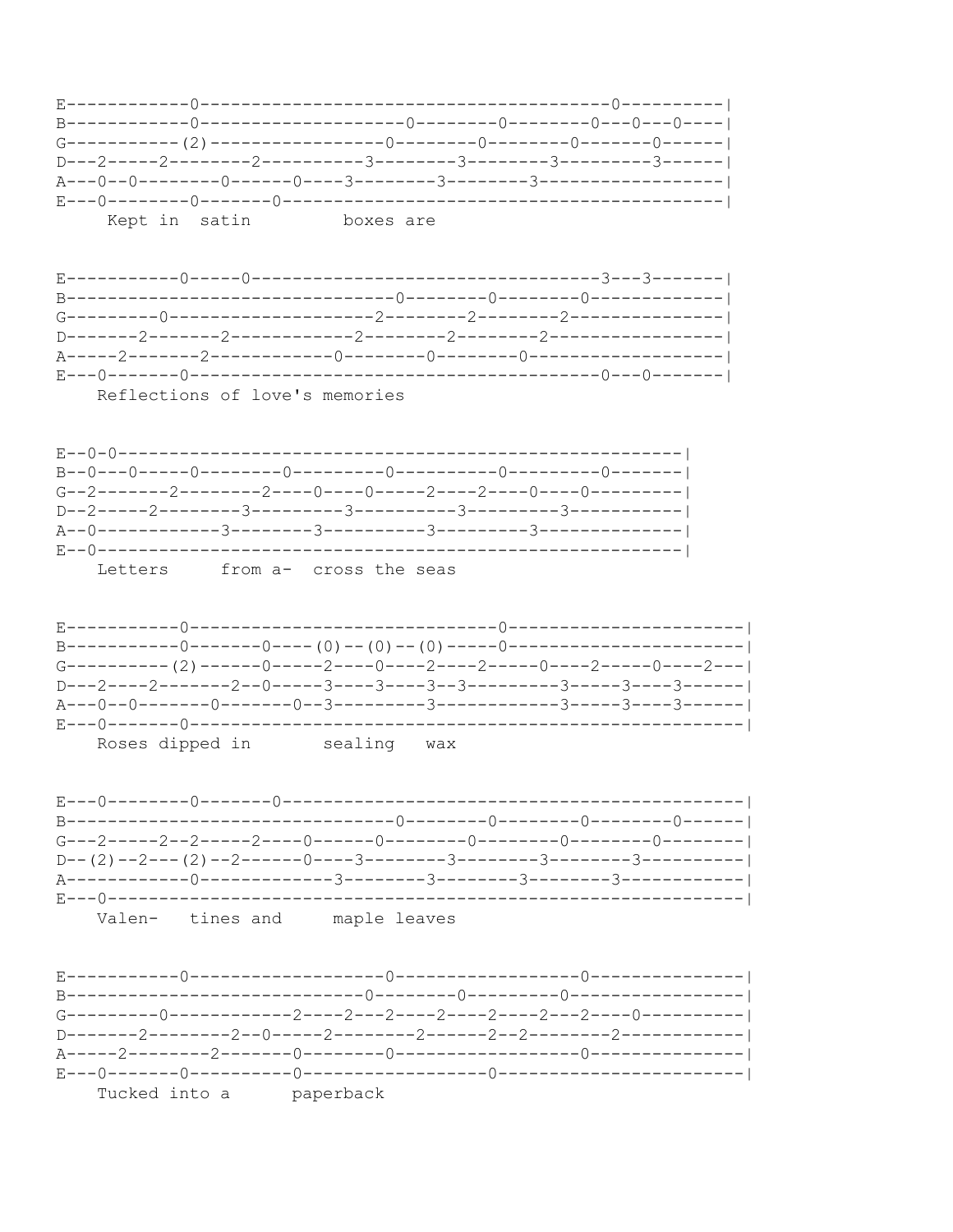

|  | Found someone to love today |  |  |  |
|--|-----------------------------|--|--|--|

E---------0---------0---------------3--3----| B------0----0----0----0----0-----0----------| G---2---------2---------2-----2-------------| D-------------------------------------------| A---0---------0---------0-----0-------------| E-----------------------------------0--0----|

++++++++++++++++++++++++++++++++++++

2nd Verse:

Dark with darker moods is he Not a golden prince who's come Through columbines and wizardry To talk of castles in the sun

Still I'll take a chance and see I found someone to love today

3rd Verse:

There's a sorrow in his eyes Like the angel made of tin What will happen if I try To place another heart in him

In a Bleecker Street cafe I found someone to love today I found someone to love today